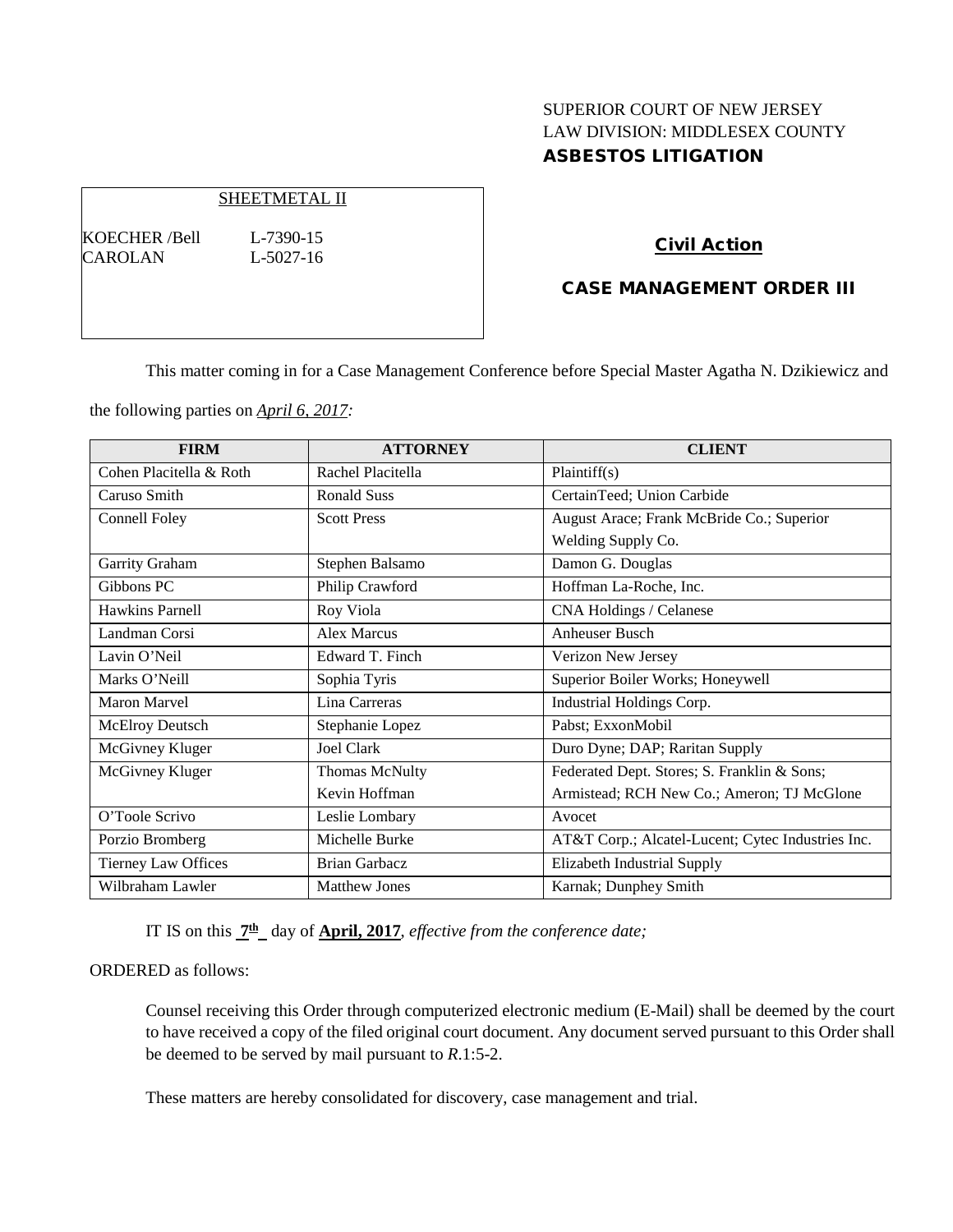## **DISCOVERY**

- May 1, 2017 Fact discovery, including depositions, shall be completed by this date. Plaintiff's counsel shall contact the Special Master within one week of this deadline if all fact discovery is not completed.
- May 1, 2017 Depositions of corporate representatives shall be completed by this date.

#### **SUMMARY JUDGMENT MOTION PRACTICE**

- May 12, 2017 Plaintiff's counsel shall advise, in writing, of intent not to oppose motions by this date.
- May 26, 2017 Summary judgment motions shall be filed no later than this date.
- June 23, 2017 Last return date for summary judgment motions.

## **MEDICAL DEFENSE**

July 14, 2017 Defendants shall identify its medical experts and serve medical reports, if any, by this date. **In addition, defendants shall notify plaintiff's counsel (as well as all counsel of record) of a joinder in an expert medical defense by this date.**

#### **LIABILITY EXPERT REPORTS**

May 1, 2017 Plaintiff shall identify its liability experts and serve liability expert reports or a certified expert statement by this date or waive any opportunity to rely on liability expert testimony. June 30, 2017 Defendants shall identify its liability experts and serve liability expert reports, if any, by this date or waive any opportunity to rely on liability expert testimony. July 14, 2017 Plaintiff shall identify its rebuttal liability experts and serve rebuttal liability expert reports, if any, by this date.

## **ECONOMIST EXPERT REPORTS**

| May 8, 2017   | Plaintiff shall identify its expert economists and serve expert economist report(s), if any, by |  |  |
|---------------|-------------------------------------------------------------------------------------------------|--|--|
|               | this date or waive any opportunity to rely on economic expert testimony.                        |  |  |
| July 14, 2017 | Defendants shall identify its expert economists and serve expert economist report(s), if any,   |  |  |

by this date or waive any opportunity to rely on economic expert testimony.

#### **EXPERT DEPOSITIONS**

July 31, 2017 Expert depositions shall be completed by this date. To the extent that plaintiff and defendant generic experts have been deposed before, the parties seeking that deposition in this case must file an application before the Special Master and demonstrate the necessity for that deposition. To the extent possible, documents requested in a deposition notice directed to an expert shall be produced three days in advance of the expert deposition. The expert shall not be required to produce documents that are readily accessible in the public domain.

\_\_\_\_\_\_\_\_\_\_\_\_\_\_\_\_\_\_\_\_\_\_\_\_\_\_\_\_\_\_\_\_\_\_\_\_\_\_\_\_\_\_\_\_\_\_\_\_\_\_\_\_\_\_\_\_\_\_\_\_\_\_\_\_\_\_\_\_\_\_\_\_\_\_\_\_\_\_\_\_\_\_\_\_\_\_\_\_\_\_\_\_\_\_\_\_\_\_\_\_\_\_\_\_\_\_\_\_\_\_